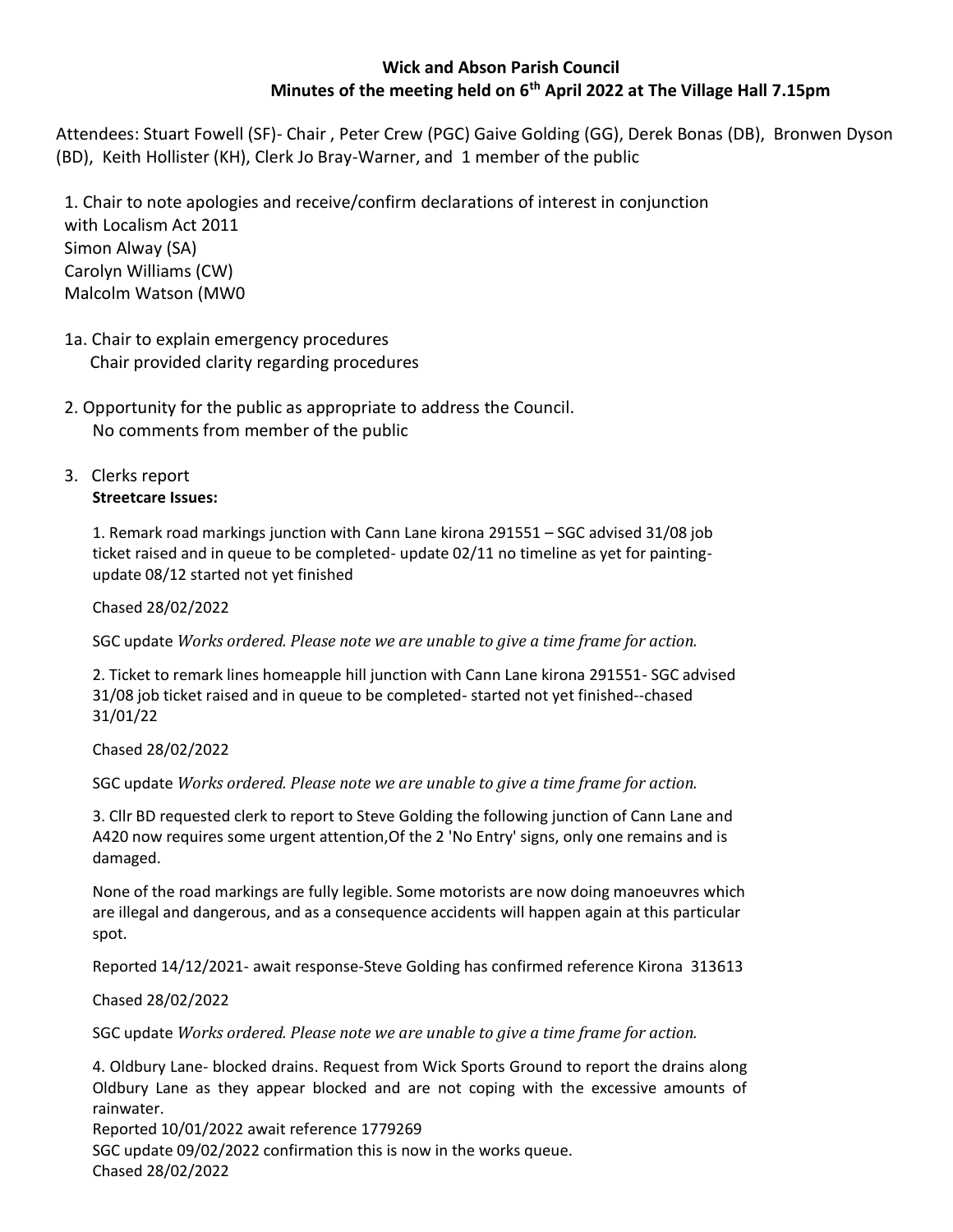SGC update *A ticket has been raised for cleaning. Please note we are unable to give a time frame for action.*

5. Cllr PGC requested clerk report that the road gulleys from Homeapple Hill towards the Griffin pub in Siston be cleared as they are overflowing.

Clerk to report reported 10/03/2022 reference 1817352

6. Cllr CW requested clerk to report a pothole in the middle of Naishcombe Hill near no.s 3-5

Clerk to report reported 10/03/2022 reference SGC-86762-J0M0 We have looked into your report and we will fix the problem

SGC update 29/03/2022 work completed--CLOSED

# **Outstanding item from Previous meetings:**

All planning application responses uploaded to SGC portal 11/03/2022-CLOSED

Confirmation from Maintenance contractor they will be undertaking the required repairs to the gate in the park to ensure it 'soft closes'

- Minute no 6-Common Land- Clerk emailed solicitor 10/03/2022 to advise to start Court proceedings Agenda item April for PC to confirm Barristers
- Minute no.2.6 Clerk has contacted the police to see if Beat surgeries will recommence Chased 21/03/2022- Beat surgery confirmed to be held 23rd April at Village Hall
- Minute no. 8 Clerk has contacted SGC re litter bin cost and installation and process awaiting update Confirmation received cost will be £595 plus VAT am awaiting installation date- will be installed by end of March Confirmation received bin has been installed--CLOSED
- Minute no. 12 Clerk has emailed Cllr GG re contacting Helen Hudd SGC re AOCV for Carpenters Arms as PC advised SGC on  $11<sup>th</sup>$  February that we doe not wish the AOCV to be removed- await clarity from Cllr GG. Clerk also reported to planning dept as per request from march meeting Clerk has also contacted SGC planning to advise that PC disagree that the conditions have been met and requested the discharge not to be accepted.Clerk chased Cllr GG 16/03- response received from Cllr GG 18/03 confirming PC approach is acceptable--CLOSED
- Minute no 13 Clerk awaiting confirmation of availability of Village Hall for Annual assembly of Wick & AbsonCllr KH has provided availability- clerk requested confirmation from Councillors preferred option- Confirmed date will be 19<sup>th</sup> May—CLOSED
- Minute 14 .Clerk has confirmed Brockwell Park contract with SGC and awaiting cutting plan Chased 21/03/2022- Chased 30/03/2022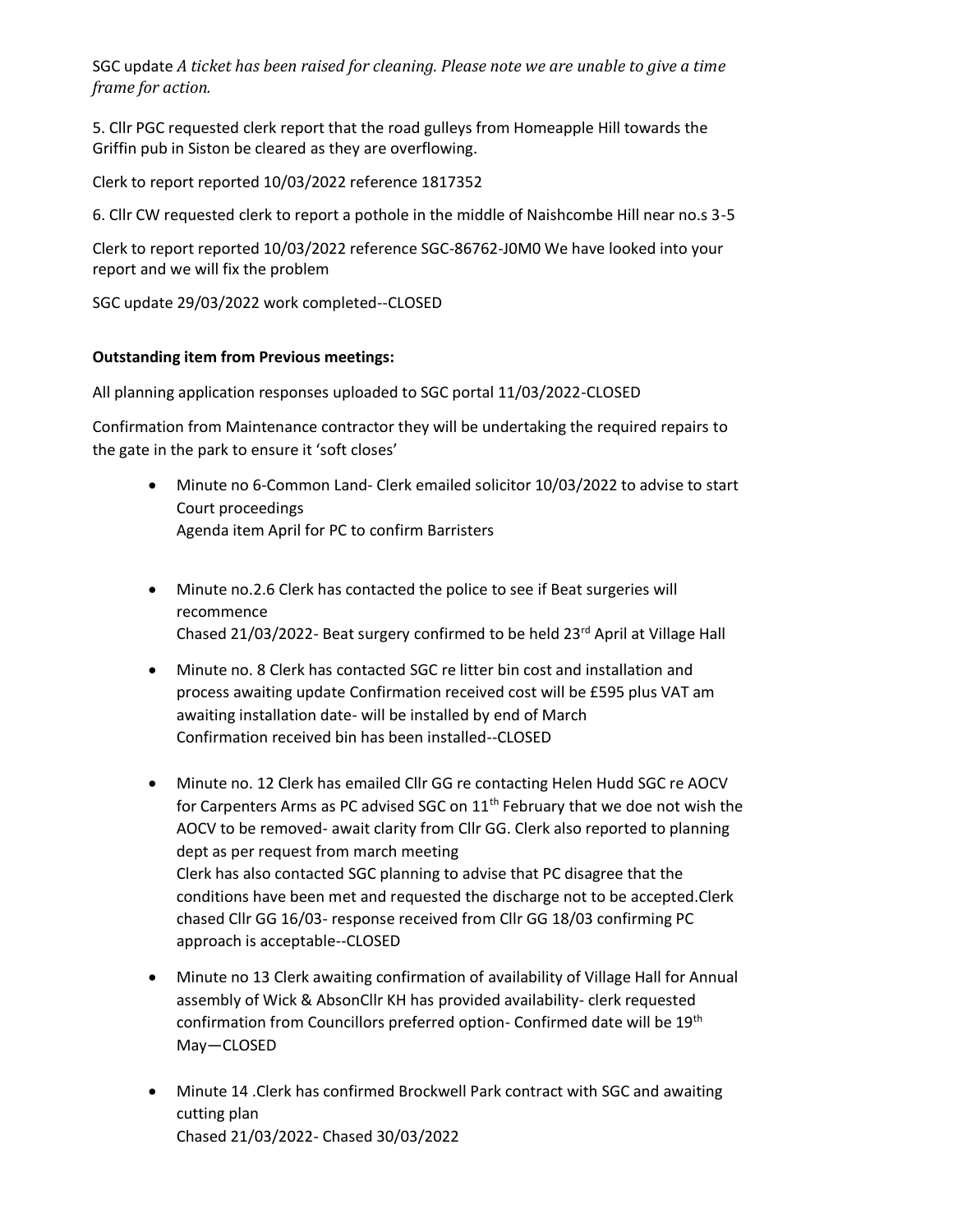• Minute 16 Clerk has requested information re costings for purchase and installation of notice boards and is awaiting update- Options provided by SGC awaiting clarity re installation cost Chased 21/03/2022

SGC update 22/03- We will require a licence to add the notice board- awaiting

Agenda item in April- to decide style of notice board.

SGC have provided a quote of £500.00 for installation

• Minute no. 20 Clerk has reached out to Danny Dickson (SGC) re attending a meeting to discuss Neighbourhood plans- await response Chased 21/03/2022-chased 30/03/2022

# ENFORCEMENT

1. The Old Vicarage, 85 High St- Resident has contacted clerk to advise that two structures have been erected within the grounds. Clerk has ascertained that one has planning permission for a swimming pool, garage and office however no planning application for the other is visible on the SGC portal.

Reported 07/12/20 and updated reference no COM/20/0933/OD-chased for update 24/01/22& 22/03/2022

SGC update 24/03

*I am the case officer for this matter. I have recently joined the Council and have been allocated this matter which I understand has been outstanding for longer than we would usually anticipate; I apologise for the delay.*

*Having reviewed the file, I note that previous officers have had difficulty in accessing the site so, at this stage, the breach of planning control has not been confirmed. I have now written to the owners requesting they arrange a site visit so that this can be moved forward. If they do not respond or refuse to allow access, the likely next step would be to issue a Planning Contravention Notice to gather additional information. In the meantime, I making other enquiries in order to gather any other information that will allow me to make a determination regarding the use of the building.If the Parish Council has any other information that may assist, I would be grateful if you could forward it to me.I will update you again in due course when I hope to have further progress to report to you.*

2. Cllr CW advised that a new building is being erected at Ingleside Farm on Chesley Hill and is unable to locate any planning in connection with this building. Councillors commented they believe there is planning however neither Chair nor Clerk can locate on SGC planning portal.

Cllr CW requested clerk to report to enforcement.Clerk provided chair with planning application details within the portal for overview and requested clarification as to whether to report

Chair confirmed to report-await reference from SGC-COM/22/0002/OD

Update 18/02/2022

*After further assessment of the planning history there appears to be a more serious breach of planning control in that this outbuilding has been converted into a single dwelling house and renamed Chestnut House. The 2014 permission was for Ingleside Farmhouse and for an extension of an outbuilding into an ancillary outbuilding. It appears that this outbuilding has now been renamed "Chestnut House" and is a dwelling house. Following a land registry check I have written to the owners requiring more information and to arrange a site visit when I can gain access to make a detailed assessment of what breaches of planning control have*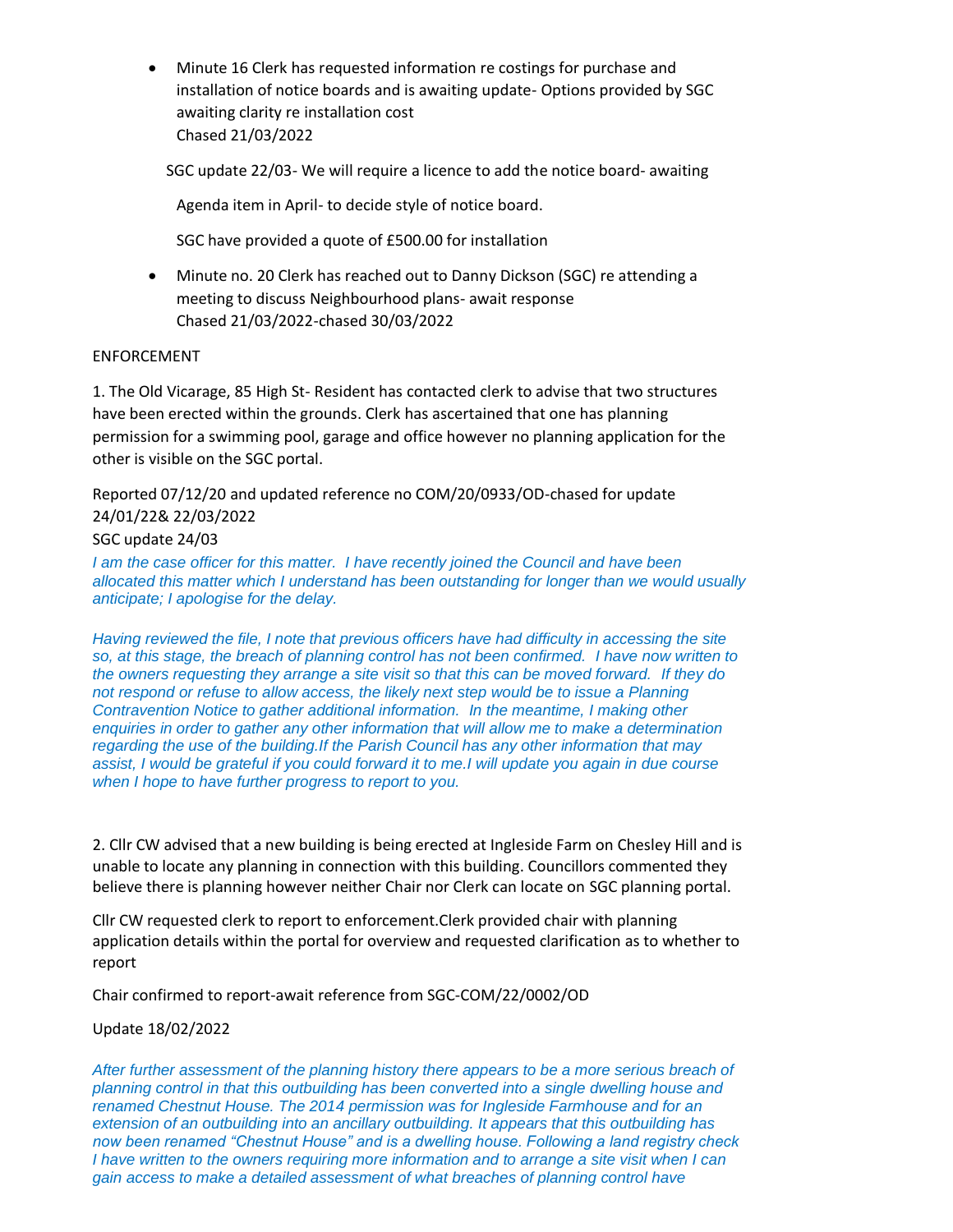*occurred. I have made the owner aware that if no contact is made then more formal action could be commenced.*

3. Cllr KH advised that Valley View Cottage who received planning permission against reference P21/003/76F to erect a detached double garage appears to have 'blocked up with bricks' the front of the garage where the 'traditional door' should be and requested clerk to report.

Clerk reported to Enforcement 20/01/2022 providing extract from planning portal showing the plan for the door and a photo which clearly shows the area for the door 'bricked up'

### Enforcement reference COM/22/0039/OD

Feb 22- Cllr BD commented that the newly erected front wall at this property has encroached onto the highway and increased the size of the front garden- clerk requested Enforcement to review in conjunction with existing application

# Update 22/03/2022

*Our investigator has identified that the approved garage, although still under construction was to be used as an office / gym.Based on our findings, it is clear that a breach of planning control has occurred. When a breach is confirmed, it is necessary for us to determine whether the unauthorised development unacceptably affects public amenity and/or whether on assessment of the planning merits and guidance available, it is considered likely that planning permission could be granted.As the use as a gym / office is incidental to the main dwelling, although different to the approved application would not cause harm.I have taken into account all material planning considerations and it is my judgement in this instance that no significant harm to the site or local amenity is caused by the development in situ and as such it would not be necessary or proportionate to pursue this matter further via formal enforcement action.I intend to close the investigation at this stage. Should evidence be received that the building is being used as a separate dwelling; the planning enforcement team will of course re-open our investigation. If you have or witness further evidence, please do not hesitate to contact me quoting the above reference. I checked the land registry documents and looked at previous street view and it does not appear as if the boundary has changed*,

#### **Closed**

4. Windyridge, Abson Road, Wic, Bristol, BS30 5TS.

Cllr PGC advised that it appears that a horse menage with lighting has been erected at the rear of the property. Clerk has checked the various planning applications for the last 10 years on the portal including the following

references:P20/06547/F,PK16/5315/F,PK15/1639/F,PK09/5742/CLP, And there appears to be no application for this addition to the property. The resident reported it also commented that the lights are causing light pollution and are a distraction whilst driving along Abson Rd due to the brightness.

Reported to Enforcement 11/02/2022 ref COM/22/0077/OD

# Update 11/03/2022

*I* refer to your recent enquiry concerning the above property. A Planning Enforcement *Investigator has undertaken a site visit on 16 February 2022 in order to investigate your concerns regarding the erection of a structure at the above property. We have determined that further investigation is necessary to progress this case and another site visit to the property may be required.In the meantime, you may be contacted if further evidence or information is needed from you. If you obtain further information that could assist our investigation which was not included on your original enquiry; please let me know and we will ensure that any new evidence received during open investigations is considered in our decision making.*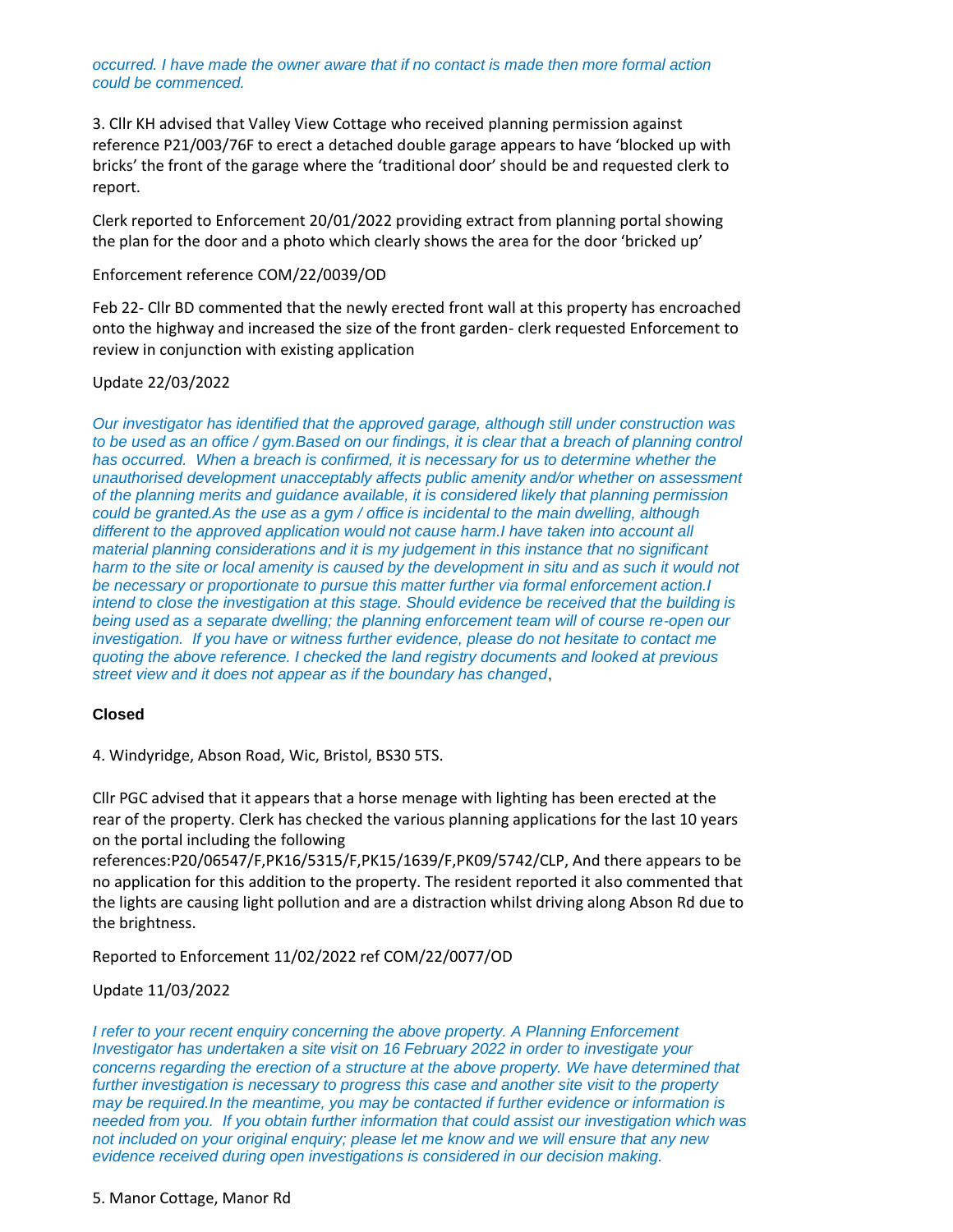# Cllr CW requested clerk to report as a potential HMO

Reported 11/02/2022 to Enforcement reference COM/22/0081/COU

SGC update 04/03/2022

*I am writing to advise that following an initial visit from an investigation officer it would appear that an annex at the above address has been discovered , I have prepared a PCN to establish further facts , I will report back when this has been issued , completed and returned*

#### 6. Wick Quarry

Cllr PGC requested clerk to request Enforcement reopen case no COM/21/0857/BOC as breach of conditions 9 (wheel washing), 10 (dust prevention) and 11 road sweeping)

# Update SGC 15/03 Reference COM/22/0150/BOC

*We will undertake an initial site visit within the next ten working days to establish whether a breach of planning control has occurred and gather the available evidence. We will contact you within 20 working days of the investigation being registered to confirm: -*

#### *SGC update 30/03/2022*

*I refer to your recent enquiry concerning the above property. A Planning Enforcement Officer has undertaken a site visit in order to investigate your concerns, however, at this time has found no unauthorised development or unauthorised operations taking place. At the time of the visit the wheel wash was in use, the trucks have to pass through this to leave site. The Investigator identified that a tanker was spraying water onto the road preventing dust from the lorries leaving the site. A road sweeper was on site that is used when necessary but at the time of the visit there was no mud on the road. All of these are conditions of P98/4131 and are in place and being used. As no breach of planning control appears to be taking place, the planning enforcement team has no grounds to pursue this matter further and will close the investigation at this stage.*

# CLOSED

7. Land adjoining Court Lane

Following March's meeting and a request from a resident to report this property as it is in breach of condition 4 on planning application PK12/1734/F due to an erection of an additional building.

# Reported 11/03/2022 reference COM/21/0639/OD

# Update from SGC 12/03/2022

*NEXT STEPS: We will undertake an initial site visit within the next ten working days to establish whether a breach of planning control has occurred and gather the available evidence. We will contact you within 20 working days of the investigation being registered to confirm: -* • *if we have determined that a breach of planning control has occurred;* • *whether the matter is expedient for the planning enforcement team to pursue further;* • *the contact details of the Officer responsible for any ongoing investigation. We will provide you with status update information at significant stages of our investigation.*

# *Further update from SGC received 21/03/2022*

*I am writing with reference to the above matter. I have an existing case (COM/21/0693/OD) which is for the same issue. I have spoken numerous times with the land owner who has chosen to test the planning system with an application to vairy the condition that was imposed to prevent additional (fixed or moveable) structures being placed upon the land which is registered under reference number P22/01362/RVC.I will therefore close this case and merge*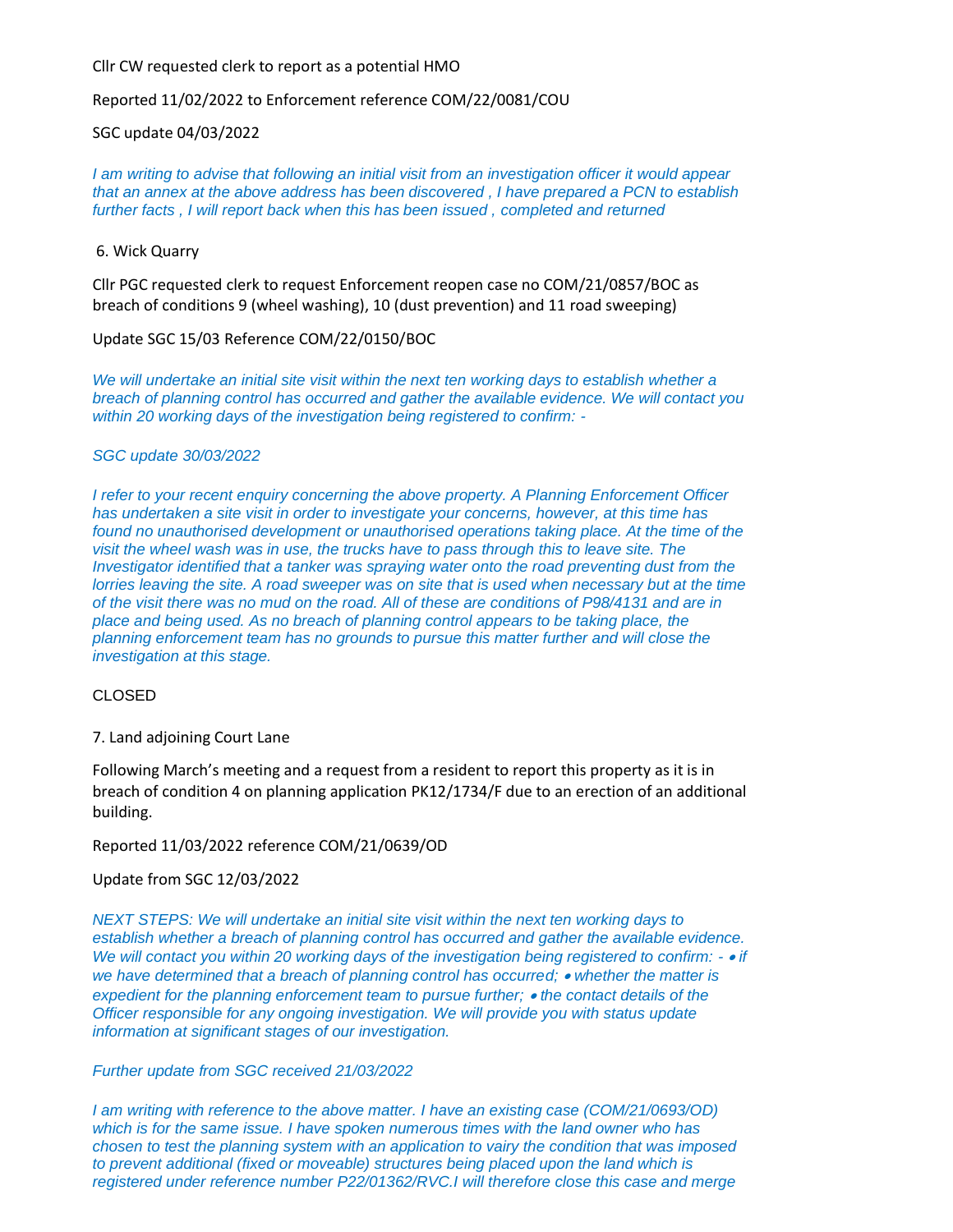*it with COM/21/0639/OD and add the parish to the complaints for the matter which will ensure that you are updated of significant events in this matter.*

8 .Land north of Homeapple Hill.

A construction is being erected in a field behind Highfield Lodge/Bramley Barn after review of planning portal 2 planning applications for this location exists under references:

P19/13271/F & P19/3321/F both refused in 2019 The structure being erected appears to be in the same location as these planning applications which were refused:

At present the structure is only visible via the various public rights of way inc references:

LWA 64/10

LWA 11/30

PSN 42/10

PBN 28/20

Await SGC

# **Footpaths**

1.Cllr BD has provided detail from a resident regarding a blocked footpath near Wilton Farm

Cams ref 17162

SGC update 29/09 Visited and needs background work and letter.

Chased 04/01/22 & 21/01/22 Update 21/01/2022 Meeting arrange for PROW and Landowner w/c 24/01/2022 Chased 31/01/2022 for update

4. To Note and confirm meetings from previous month.

Proposal by SF minutes are a true reflection Seconded BD All in favour Carried 6

- 5. Clerk to provide financial update for Council and request cheques to be signed in accordance with Bank mandate Clerk requested Cllrs DB & CW to sign cheques in favour of:
- Secure a Field- Gates purchased for Wick Sports Ground
- SGC- Mow park
- SGC- Installation of new bin-Oldbury Lane
- Greenfields Gardens Servcie- Repairs in park
- BR/Y/NB/DA Symes- Hedge cutting in village
- Ashfirds LLP- Solicitors acting on behalf of PC re Common land
- HMRC- PAYE
- 6. Cllr GG/Clerk to provide an update for ongoing issue with common land on Chesley Hill

Further to April's meeting whereby Council confirmed issue to be addressed through Court proceedings. Clerk had contacted solicitor who advised a Barrister was now required. Solicitors provided 3 options and clerk had pre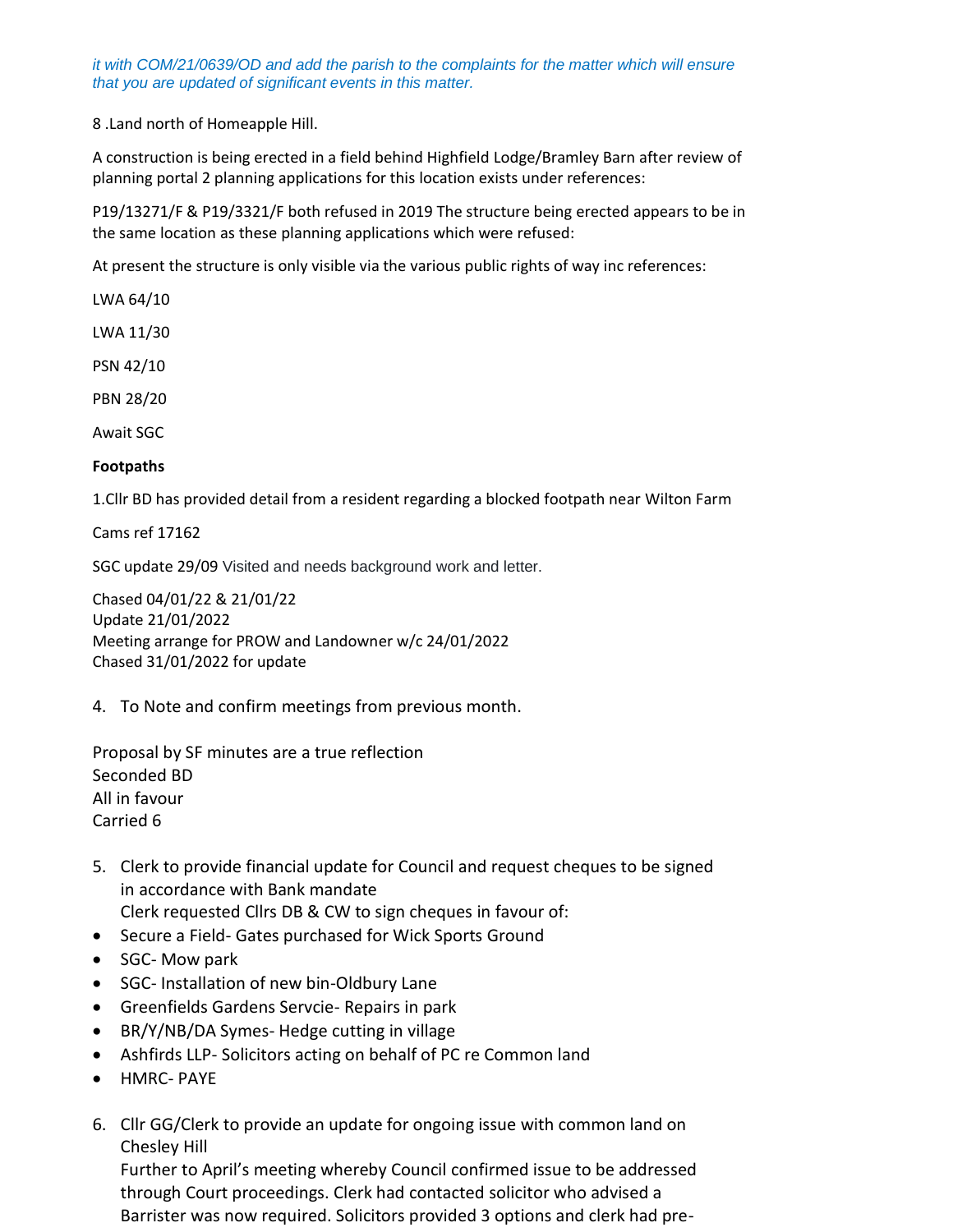circulated options including costings. Decision required by PC to confirm which barrister to use.

Discussion held

Proposal by GG to secure the services of Britany Pearce of St Johns Chambers however request an overview of the documents before submission to the court

Seconded SF

All in favour 6

Clerk to advise Ashfords solicitors

Email sent to Ashfords solicitors 06/04/2022 cc'd Cllr GG-await update

7. Council to continue discussion regarding Wick Sports Ground

Wick Sports Ground (WSG) had provided their monthly update which clerk had pre-circulated.

Decisions required:

7.1.PC to confirm whether an independent ROSPA inspection required for new equipment

7.2. In order to apply for ground improvement Grant's the football club will need to prove that it had security of tenure. The football club has provided the PC with sample wording that would be acceptable.

Discussion held.

7.1 Proposal by Cllr SF to advise WSG that PC would require an annual ROSPA inspection to be completed and that PC would require a copy for our records and that WSG are taking on this equipment at their own liability Seconded DB

All in favour 6

Clerk to advise WSG

7.2. Tenure request discussed. PC amended the sample provided by WSG and have requested further information before confirming. Clerk advised WSG and await update

- 8. Cllr PGC to lead the discussion re hedge planting in Mendip View Cllr PGC provided clarity to PC and public regarding agenda's item. Request from Council to review ownership of Mendip View green to identify whether Parish Council are able to plant trees. Clerk to action
- 9. Council to overview the quotation for repairs to Parish Council owned Bus shelters

Following April's meeting Council had requested updated costings to repair/clean shelters. Clerk pre-circulated quotes. Discussion Held Council would like to review other contractors and gain other quotes before

confirming any activity. Proposal by SF for clerk to contact Pucklechurch for details of their contractors.

Seconded PGC

- All in favour 6
- Carried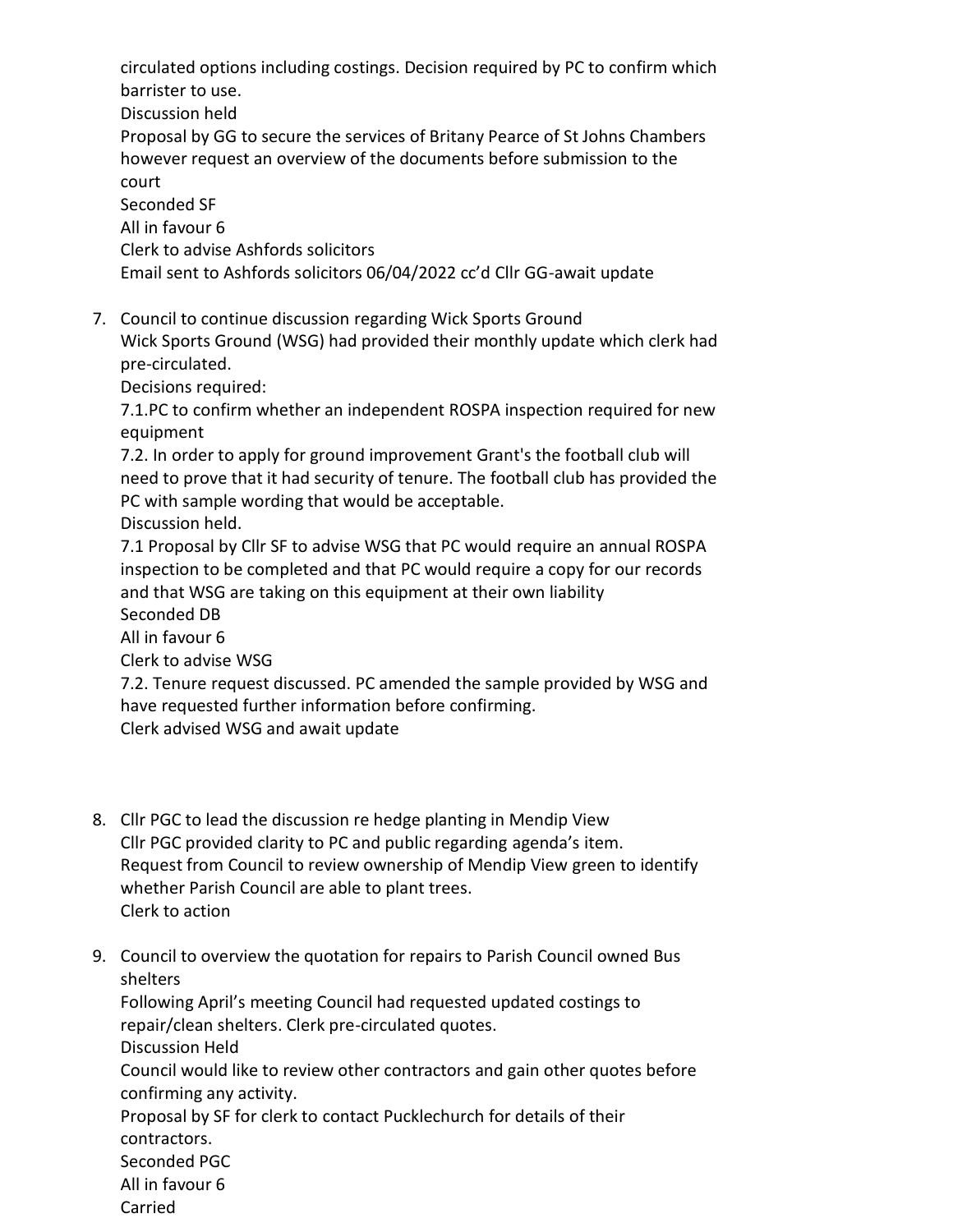Cllr SF will also contact any advertised contractors within Parish Magazine for quotations.

- Agenda item May
- 10. Council to review costings for new notice board and confirm whether to take forward .

Following April's meeting, clerk had investigated the costings to purchase and install a notice board. SGC had confirmed installation costs of £500.00 and purchase costs of £1100.00, however we would also be required to also have a license for the notice board, clerk was advised by SGC this could not be reviewed until a choice of notice board had been decided by PC. Clerk pre-circulated 2 options to councillors of options of Notice boards

Discussion held

Due to costings proposal by GG to refuse to purchase and install new notice board.

Seconded KH All in favour 6 Carried Clerk to advise SGC this is no longer a requirement

- 11. Council to review and confirm membership to ALCA for further 12 months ALCA had provided costings for next 12 month membership at £478.07. Clerk had pre-circulated paper. Discussion held. Proposal by SF to accept membership fee Seconded KH All in favour 6 Carried Clerk to raise cheque
- 12. Clerk and Councilors to provide update as to any correspondence received since last meeting
- 12.1 Planning application no: P22/01851/PNOR- Clerk had pre-circulated notification of application for discussion Discussion held: No objection Clerk to update planning portal
- 12.2. Notification of planning decision: P21/06720/F Shrubbery Lodge- Refusal

 12.3. Clerk had received a quotation to change the mechanism on the gate in Childrens play area cost £624.00

 Discussion held Proposal by PGC to accept quote